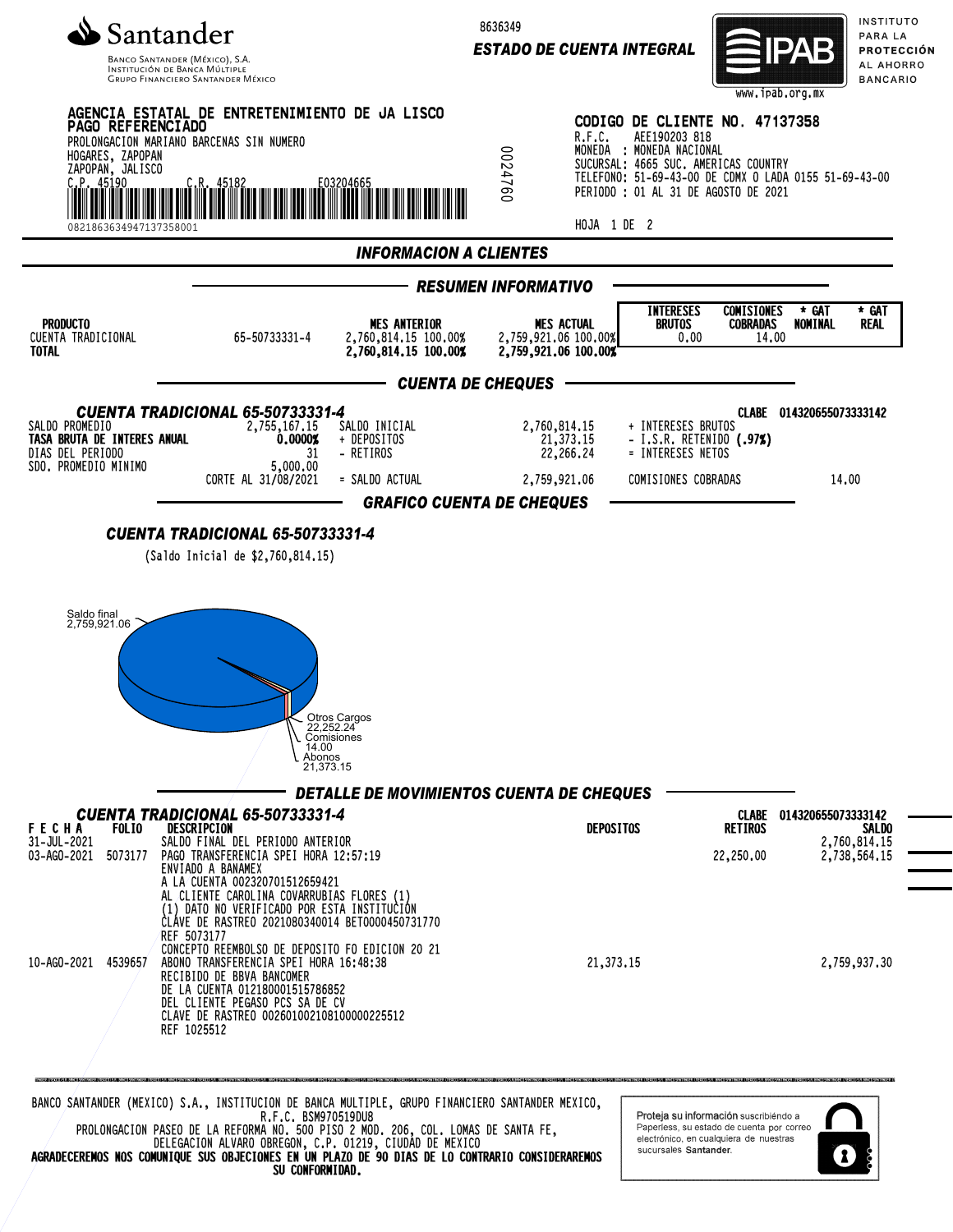

**BANCO SANTANDER (MÉXICO), S.A. INSTITUCIÓN DE BANCA MÚLTIPLE**<br>INSTITUCIÓN DE BANCA MÚLTIPLE<br>GRUPO FINANCIERO SANTANDER MÉXICO 8636349

# *ESTADO DE CUENTA INTEGRAL*

| <b>FECHA</b>                                                   | <b>FOLIO</b>      | DESCRIPCION<br>CONCEPTO 00640AT2F193                                                         |                                                              | <b>DEPOSITOS</b> | <b>RETIROS</b>                                      | <b>SALDO</b>                                        |
|----------------------------------------------------------------|-------------------|----------------------------------------------------------------------------------------------|--------------------------------------------------------------|------------------|-----------------------------------------------------|-----------------------------------------------------|
| 31-AG0-2021 0000000<br>31-AG0-2021 0000000                     |                   | RFC PPC980624U16<br>COMISION SERVICIO COBRANZA COM PRINT AGO<br>I V A COM PRINT AGO<br>TOTAL |                                                              | 21,373,15        | 14.00<br>2.24<br>22,266.24                          | 2,759,923.30<br>2,759,921.06<br><b>2,759,921.06</b> |
|                                                                |                   |                                                                                              | <b>INFORMACION FISCAL</b>                                    |                  |                                                     |                                                     |
|                                                                | UUID DEL TIMBRADO | 4AAA0EF1-9757-4B4F-BAB2-01C477428EBD                                                         | NUM. DE CERTIFICADO DEL EMISOR<br>00001000000504535458       |                  | NUM. DE CERTIFICADO DEL SAT<br>00001000000505211329 |                                                     |
| FOLIO INTERNO :<br>FECHA Y HORA DE EXPEDICION :                |                   |                                                                                              | 65507333314<br>2021-09-02T03:52:22                           |                  |                                                     |                                                     |
| FECHA Y HORA DE CERTIFICACION :<br>REGIMEN FISCAL DEL EMISOR : |                   |                                                                                              | 2021-09-02T03:52:26<br>601 - GENERAL DE LEY PERSONAS MORALES |                  |                                                     |                                                     |
| UNIDAD DE MEDIDA :                                             |                   | LUGAR DE EXPEDICION DEL COMPROBANTE :                                                        | 01219 - CIUDAD DE MEXICO<br>E48 - UNIDAD DE SERVICIO         |                  |                                                     |                                                     |
| <b>METODO DE PAGO :</b><br>TIPO DE COMPROBANTE :               |                   |                                                                                              | PUE - PAGO EN UNA SOLA EXHIBICION.<br>INGRESO                |                  |                                                     |                                                     |
|                                                                |                   |                                                                                              |                                                              |                  |                                                     |                                                     |
|                                                                |                   |                                                                                              |                                                              |                  |                                                     |                                                     |

#### SELLO DIGITAL DEL EMISOR

LA1+OQde+lrJZ6n+2Lpgf6reweowOq7/q/Ym2PFr5W1r9TLA9VIsJLYvKjeIc3Sxvj05DI6y9wfjRzaFqPWyWNqV9IpVtXDLUhANqRx5rTZLxRsWs0M7TI6DPR8ITi+2SnRVDSVRRR9SzWtC/ dGKPk0iux7Felia8zxTuWw521mgJYuQUF9/3c5f4aBsCmmfzuRfHG1sjRqVVuNNNM+O06Xp91J2jyueOcIfZiGjp4OylmHnm41526ndf51rLmj5pRsBRpKpp0iaiCZT99wDkisUqfPitgYX93 MprAqnBxwIxIjFvoSpZNGXakfO+OjcOkxBsPl8rgzCNrb/ilLtFQ==

# SELLO DIGITAL DEL SAT

PpMZkE5Zf03MfKL3tUN4rRzAbOyGPeSlmTLZjIx01Zh8bDRElvWMuWsl+OW3AhABSN7YZuCehj/itHVEqXnjKGwSbS0ucdOLXx8YxqwdXahiaXnvES344JDhHd/7gVsGNrGWIElSq5aKBHFMd flCtj1oKC0AXk4UECceF34vWxAB4+1sjkXm02wprEjxoglgkAkfRiwQOyXSn9VnPkhUNKVvgUZ2rXPSC21ksHduK8fkJ0Lm72wudGXvoZshLv0HKBMZoHp5xfhRk3MiI1qeZehnqZba9YTSjX 73oRgmCT4RssELJpi9x6KT/zLpbIfS/xtWS4veB1hzYu/VvbC6Qw==

# CADENA ORIGINAL DEL COMPLEMENTO DE CERTIFICACION DEL SAT

||1.1|4AAA0EF1-9757-4B4F-BAB2-01C477428EBD|2021-09-02T03:52:26|INT020124V62|LA1+OQde+lrJZ6n+2Lpgf6reweowOq7/q/Ym2PFr5W1r9TLA9VIsJLYvKjeIc3Sxvj05D I6y9wfjRzaFqPWyWNqV9IpVtXDLUhANqRx5rTZLxRsWs0M7TI6DPR8ITi+2SnRVDSVRRR9SzWtC/dGKPk0iux7Felia8zxTuWw521mgJYuQUF9/3c5f4aBsCmmfzuRfHG1sjRqVVuNNNM+O06 Xp91J2jyueOcIfZiGjp4OylmHnm41526ndf51rLmj5pRsBRpKpp0iaiCZT99wDkisUqfPitgYX93MprAqnBxwIxIjFvoSpZNGXakfO+OjcOkxBsPl8rgzCNrb/ilLtFQ==|00001000000505 211329||

## ESTE DOCUMENTO ES UNA REPRESENTACIÓN IMPRESA DE UN CFDI PAGO EN UNA SOLA EXHIBICION

## SIGNIFICADO DE ABREVIATURAS UTILIZADAS EN EL ESTADO DE CUENTA:

|                                                                                                         | ABONO (S)<br>ANULACIÓN                                                              | DEB=              | DEBITO                                                                    | NO=                                | <b>NUMERO</b>                                      |
|---------------------------------------------------------------------------------------------------------|-------------------------------------------------------------------------------------|-------------------|---------------------------------------------------------------------------|------------------------------------|----------------------------------------------------|
|                                                                                                         |                                                                                     | DEP=              | DEPOSITO                                                                  | NOM=                               | NOMINA                                             |
| ABO=<br>ANUL =<br>ANT=                                                                                  | ANTICIPO                                                                            | <b>DESEM=</b>     | DESEMPLEO                                                                 | ORD=                               | ORDEN                                              |
| ANTICIP=                                                                                                | ANTICIPADO                                                                          | $DEV =$           | DEVOLUCION (ES)                                                           | $P=$                               | <b>POR</b>                                         |
|                                                                                                         | ASEGURAMIENTO                                                                       | DISP=             | DISPOSICION                                                               | PAG=                               | PAGARE (S)                                         |
|                                                                                                         | AUTOMATICO                                                                          | DOMIC=            | DOMICILIACION                                                             | <b>PER=</b>                        | <b>PERIODO</b>                                     |
|                                                                                                         |                                                                                     | EFEC=             | <b>EFECTIVO</b>                                                           | <b>PGO=</b>                        | Pago                                               |
|                                                                                                         | AUTOMOVIL, AUTOMOTRIZ<br>NÚMERO DE CONTRATO DE FONDOS DE INVERSIÓN                  | ELEC=             |                                                                           | $PZ0=$                             | <b>PLAZO</b>                                       |
|                                                                                                         | BONIFICACION                                                                        | EQUIV=            | ELECTRONICO (A)<br>EQUIVALENTE                                            | RĒČ=                               | <b>RECIBO</b>                                      |
| ASEG=<br>AUTO=<br>AUTO=<br>BME=<br>BONI=<br>C-/U=<br>C-A.T.F.<br>CAJ=<br>CANC=<br>CAP=<br>CAP=<br>CDMX= | CON                                                                                 |                   | <b>ESQUEMA</b>                                                            | $REF=$                             | REFERENCIA                                         |
|                                                                                                         | CADA UNO (A)<br>COSTO ANUAL TOTAL<br>COSTO EFECTIVO REMANENTE                       | EŜQ=<br>Fact=     | FACTURACION<br>FACTURACION                                                | <b>REN=</b>                        | RENDIMIENTO                                        |
|                                                                                                         |                                                                                     | $FEC =$           |                                                                           | S=<br>SBC=<br>SBC=<br>SDO=<br>SEG= | <b>SOBRE</b>                                       |
|                                                                                                         |                                                                                     | $FED =$           |                                                                           |                                    | SALVO BUEN COBRO                                   |
|                                                                                                         | CAJERO (S)<br>CANCELACION                                                           | G.A.T.=<br>IMPTO= | FEDERAL (ES)<br>GANANCIA ANUAL TOTAL                                      |                                    | <b>SALDO</b>                                       |
|                                                                                                         |                                                                                     |                   | <b>IMPUESTO (S)</b>                                                       |                                    | SEGURO (S)                                         |
|                                                                                                         |                                                                                     |                   |                                                                           | SER=                               |                                                    |
|                                                                                                         | CAPITAL<br>CIUDAD DE MEXICO                                                         |                   | $SPEI =$                                                                  |                                    | SERVICIÒ<br>SISTEMA DE PAGOS ELECTRONICOS          |
| <b>CERTIF=</b>                                                                                          | <b>CERTIFICADO</b>                                                                  |                   | <b>INI= INICIAL<br/>INI / INIS= INIERES (ES)<br/>INIAL= INIERNACIONAL</b> | $\frac{\text{SUC}}{\text{T}}$      | <b>SUCURSAL</b>                                    |
|                                                                                                         | <b>CARGO</b>                                                                        | INV=              | <b>INVERSION</b>                                                          |                                    | TASA                                               |
| CGO=<br>CH=<br>COB=<br>COM=                                                                             | CHEQUE (S, RA)                                                                      | INVALID=          | INVALIDEZ                                                                 | TARJ=<br>TEF=                      | TARJETA (S)<br>TRANSFERENCIA ELECTRONICA DE FONDOS |
|                                                                                                         | <b>COBRO</b>                                                                        | $LCI =$           | LINEA DE CREDITO INMEDIATA                                                |                                    |                                                    |
|                                                                                                         | COMISION                                                                            | LIQ=              | <b>LIQUIDACION<br/>LINEA DE COBERTURA</b>                                 | $TPV =$                            | TERMINAL PUNTO DE VENTA                            |
|                                                                                                         |                                                                                     | LOC=              |                                                                           | <b>TRANSF=</b>                     | TRANSFERENCIA                                      |
|                                                                                                         |                                                                                     | $LPI =$           | LINEA DE PROTECCION INMEDIATA                                             | VTA=                               | VENTA (S)<br>VENCIMIENTO                           |
|                                                                                                         |                                                                                     | MORA=             |                                                                           | VTO=                               |                                                    |
|                                                                                                         | <b>CR= CREDITO<br/>CRED= CREDITO<br/>CRED= CREDITO<br/>CTA VIRT= CUENTA VIRTUAL</b> | $N.$ OP=          | MORATORIO (S)<br>NUMERO DE OPERACIÓN (ES)                                 |                                    |                                                    |